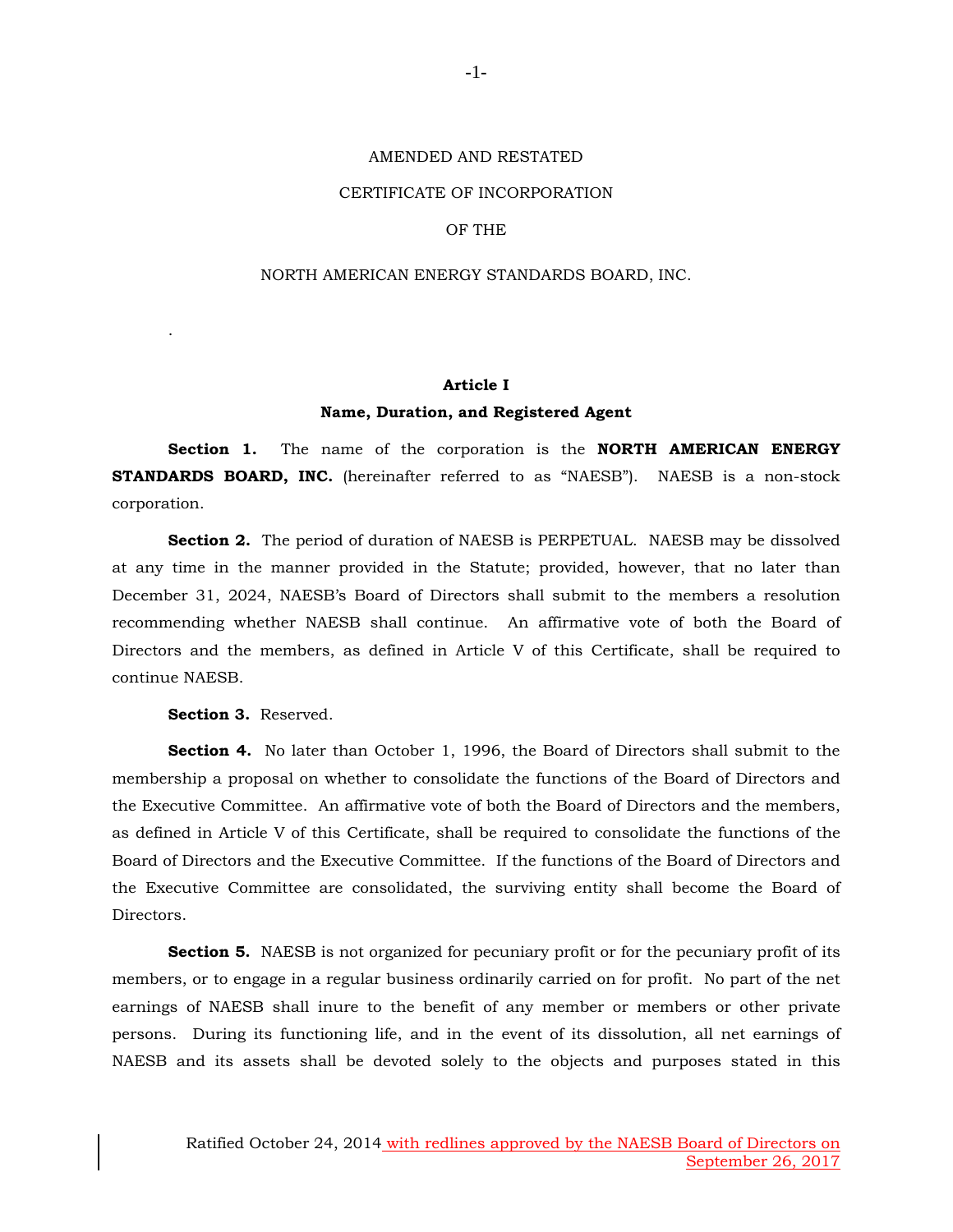Certificate. Upon dissolution of NAESB, its assets may be distributed in any manner consistent with this Section and with the applicable provisions of law.

**Section 6.** The registered office and registered agent of NAESB is The Prentice-Hall Corporation System, Inc., 32 Loockerman Square, Suite L-100, Dover, Kent County, Delaware, 19904.

#### **Article II**

## **Purposes and Scope**

**Section 1.** The objects and purposes of NAESB are to propose and adopt voluntary standards and model business practices designed to promote more competitive and efficient natural gas and electric service, as such standards apply to electronic data interchange ("EDI") record formats and communications protocols and related business practices that streamline the transactional processes of the natural gas and electric industries.

**Section 2.** NAESB shall engage in any lawful activities necessary or desirable to achieve the objectives and purposes of NAESB set forth in Section 1 of this Article II to the extent consistent with the provisions of Section 501(c)(6) of the Internal Revenue Code of 1986 (or any corresponding provision of any future revenue law) and the regulations promulgated thereunder (as they now exist or as they may be amended in the future, the "Code").

**Section 3.** NAESB shall be a non-profit organization qualifying under Section 501 (c) (6) of the Code and shall not have the authority to issue capital stock.

**Section 4.** NAESB shall not have any formal relationship with any regulatory agency. NAESB shall not have an advocacy role regarding its standards before the FERC or any other regulatory agency.

# **Article III**

## **Organization and Management**

**Section 1.** The business and affairs of NAESB shall be managed by the Board of Directors except to the extent that specific powers and duties are conferred upon the Executive Committee by this Certificate. The Board of Directors may delegate additional powers to the Executive Committee, provided that the Board of Directors may not delegate its power to approve an amendment of the Certificate of Incorporation, a merger or consolidation, a sale of substantially all the assets or dissolution of NAESB, or amendment of the By-Laws.

> Ratified October 24, 2014 with redlines approved by the NAESB Board of Directors on September 26, 2017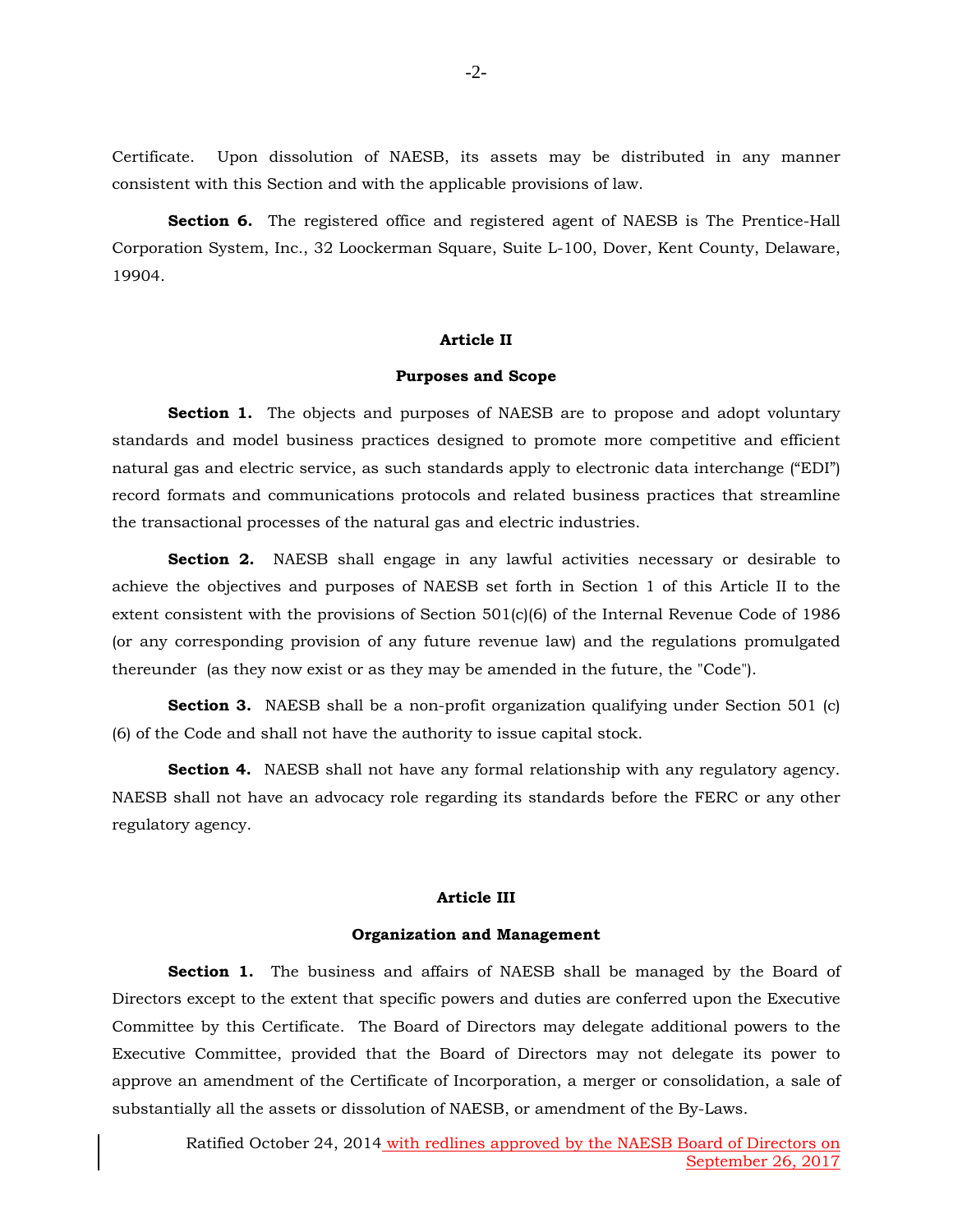**Section 2.** The Board of Directors and Executive Committee members shall be elected for such terms as provided in the By-Laws. The number of members of the Board of Directors and Executive Committee shall as provided in the By-Laws. There may be as many as four Quadrants and each Quadrant shall be composed of industry Segments.. The members of each Segment shall vote separately for the election of Directors and Executive Committee members for such Segment pursuant to procedures set forth in the By-Laws.

**Section 3.** Each representative of the Board of Directors and the Executive Committee shall have one vote. Neither the Board of Directors nor the Executive Committee shall allow substitutes for any member thereof at their respective meetings; provided, however, that, as provided in the By-Laws, the Executive Committee may have designated alternates as selected by their segment. The Board of Directors and Executive Committee shall further establish procedures for notational voting, attendance by telephone or video conferencing, and determination of quorums. These procedures shall be included in, or attached to, the By-Laws. The Board of Directors and the Executive Committee shall each elect a chairman from among their own members. The Chairman of the Board of Directors may request that any vote or action be taken by the Board of Directors without a meeting and without unanimous consent, and such action may be taken if approved by the appropriate voting levels specified in Article V. The Chairman of the Executive Committee may request that any vote or action be taken by the Executive Committee without a meeting and without unanimous consent, and such action may be taken if approved by the appropriate voting levels specified in Article V.

**Section 4.** Among its other duties of governance, the Board of Directors shall be responsible for approving the budget and Annual Plan(s), initiating and recommending charter changes, maintaining contacts within the natural gas and electric industries and with government agencies, and selecting counsel and the external auditor for NAESB. The Board of Directors shall also have the authority to adopt and amend the By-Laws pursuant to Section 5 of Article V.

**Section 5.** (a) The Executive Committee shall be responsible for (1) the development and formation of NAESB technical standards that are based upon broad industry consensus and recognize the particular needs of each Segment, (2) considering and coordinating its work with existing standards-setting organizations and with regard to standards already developed, and (3) establishing an accessible library of transactions developed by members of NAESB for future consideration by NAESB in the standards development process.

**(b)** In addition, the Executive Committee shall be responsible for: (1) recommending the initiation, maintenance, and approval of standards-related activities; (2) establishing working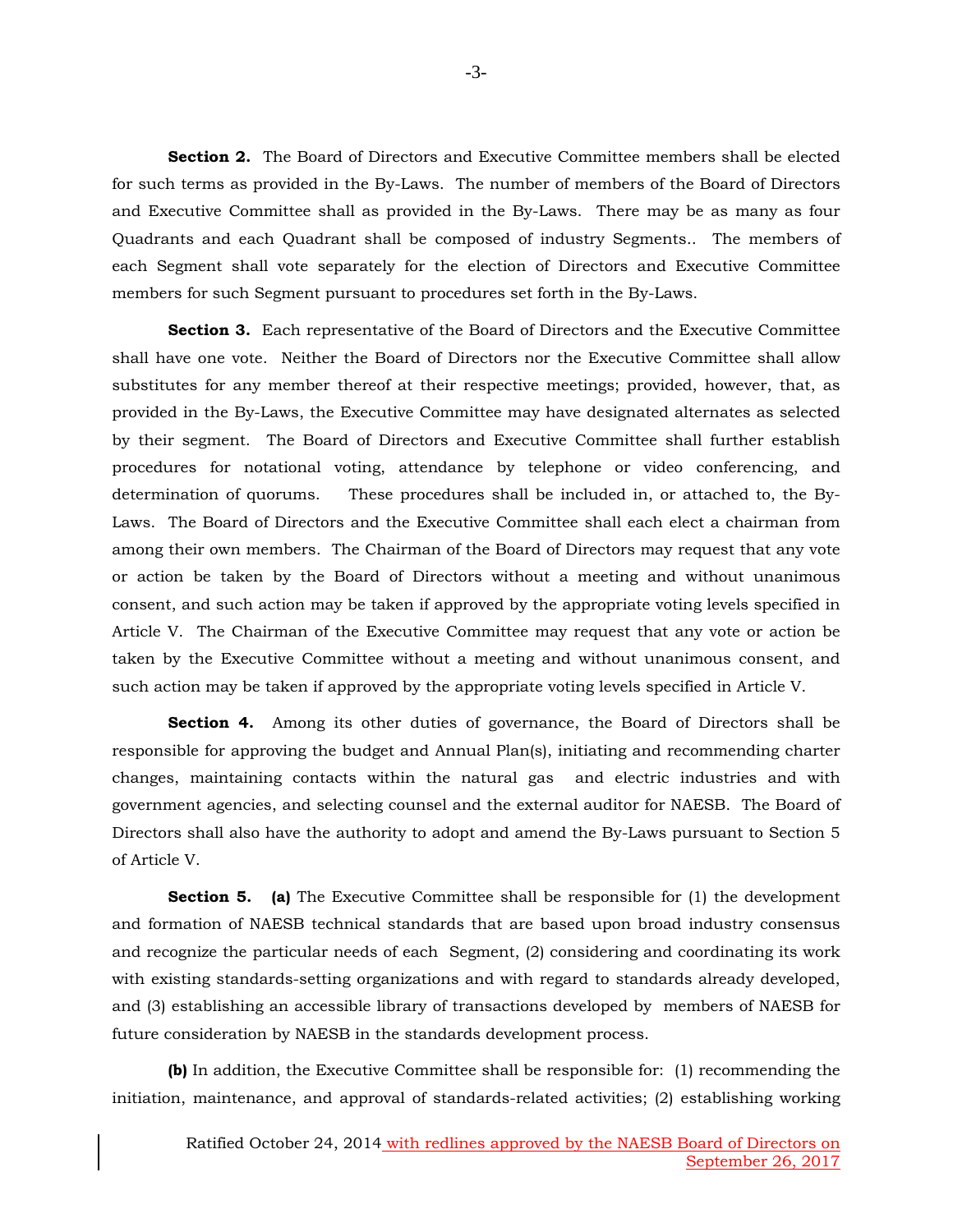committees as it deems necessary to perform NAESB's standards development functions pursuant to procedures set forth in the By-Laws; (3) preparing recommendations to the Board on the Annual Plan; (4) setting priorities for standards to be developed or modified pursuant to the Annual Plan; and, (5) directing activities for reviewing standards interpretation pursuant to the appropriate voting levels specified in Article V.

**Section 6.** The personal liability of the members of the Board of Directors and the Executive Committee, and such other persons acting for NAESB, to the extent applicable under the Statute, is hereby eliminated to the fullest extent permitted by Section 102(b)(7) of the Statute, as the same may be amended and supplemented.

 Any person who is or was a director, officer, agent, or employee of NAESB, or is or was serving, at the request of NAESB, as a director, officer, agent, or employee of another corporation, trust, or enterprise, shall be entitled to be indemnified by NAESB to the fullest extent now or hereafter permitted by the Statute in connection with any actual or threatened action or proceeding (including civil, criminal, administrative or investigative proceedings) arising out of their service to such entity. The indemnification provided by this Article shall not be deemed exclusive of any other rights to which an indemnified person may be entitled under any by-law, agreement, insurance policy, or otherwise.

**Section 7.** The Chairman of the Board of Directors shall be the Chief Executive Officer of NAESB. An Executive Director shall be selected by the Board of Directors and shall exercise the duties of the chief operating officer of NAESB.

**Section 8.** Advisory Committee. The Board of Directors shall establish a permanent, standing advisory committee to be composed of representatives of federal, state, and local agencies; public interest groups; non-profit research organizations; and similar organizations, selected pursuant to procedures set forth in the By-Laws. The Board of Directors and the Executive Committee shall seek the advice of this committee as either deems appropriate.

**Section 9.** NAESB shall have no standing relationships with any technical or trade association; provided, however, NAESB may establish an appropriate relationship with the American National Standards Institute (ANSI) for the purpose of seeking ANSI adoption of its standards, and further provided, however, that any Board-approved arrangement for financial support of NAESB by any technical or trade association shall not be deemed to create a prohibited standing relationship. NAESB may work with such associations on an ad hoc basis. Furthermore, any such association may become a non-voting member of NAESB.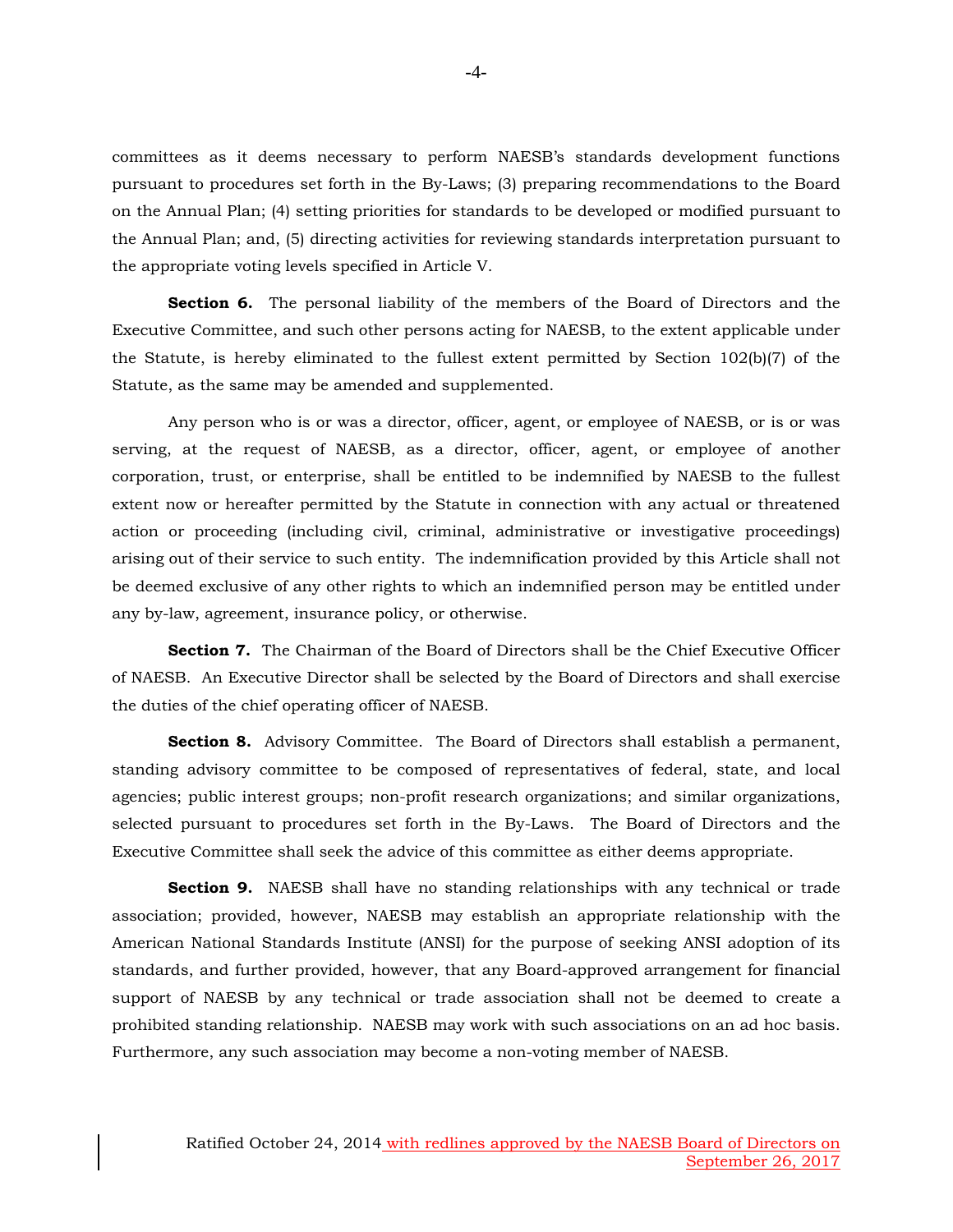## **Article IV**

#### **Membership**

**Section 1.** NAESB shall have two classes of members, voting members and non-voting members. The requirements for becoming a member of NAESB shall facilitate to the greatest extent possible a wide based membership consistent with NAESB's fiscal requirements and shall be consistent with all applicable law. Membership criteria for each Segment shall be established separately and set forth in or attached to the By-Laws; provided that the adoption of the requirements for membership in any Segment and any amendment thereof must first be approved by a majority of the Directors representing such Segment.

**Section 2.** Voting members. The voting members of NAESB shall be individuals, partnerships, firms or corporations, which shall apply for membership in one or more Segments and are in good standing in accordance with the procedures of their Segment(s). As a condition of membership, each voting member will be required to execute a revocable appointment, in a form approved by the Board of Directors, authorizing a designated proxy to vote in support of any of the proposals adopted by the Board of Directors described in Article V, Section 3 of this Certificate of Incorporation which may be submitted to a vote of the general membership. Any voting member may resign from NAESB by written notice to the Executive Director, whereupon that member's participation in all NAESB activities shall cease.

 A voting member which is delinquent in the payment of its dues shall continue as a member, but shall not be allowed to vote until it is current in the payment of its dues.

**Section 3.** Non-voting members. Non-voting members shall include any person or entity, including a governmental entity, that has a legitimate business interest in a Quadrant of NAESB and desires to join as a non-voting member.

#### **Article V**

#### **Voting**

**Section 1.** All actions within the respective responsibilities of the Board and the Executive Committee, as the case may be, shall be by majority vote, except as otherwise provided in this Certificate of Incorporation. A quorum shall be a majority of the Board or Executive Committee, respectively.

**Section 2.** Voting members shall be entitled to one vote each at meetings of members, except that procedures attached to the By-Laws may provide for weighted or limited voting for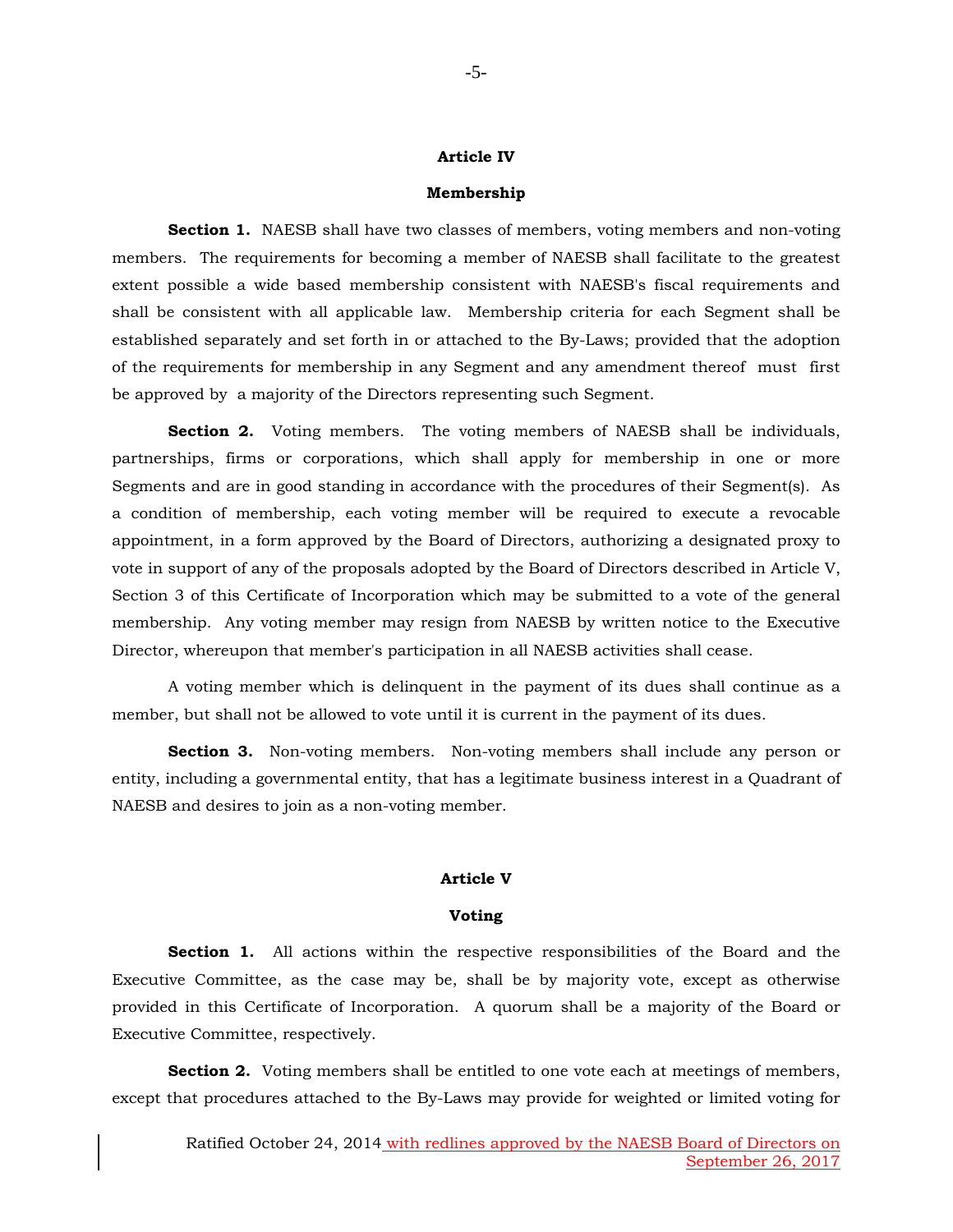members of any Segment, if such By-Law provision is first approved by a majority of the Directors representing such Segment, provided such Segment is fully populated to the extent determined in the By-laws. The quorum for meetings of members shall be one-third of the total number of votes eligible to be cast unless a different number is established by this Certificate.

**Section 3.** An affirmative vote of at least seventy-five percent (75%) from the Board, including an affirmative vote of at least forty percent (40%) from Directors representing each Segment within each Quadrant, provided such Segment is fully populated to the extent determined in the By-laws. which vote must be ratified by a ninety percent (90%) affirmative vote of the general membership, shall be required to approve an amendment of this Certificate, including NAESB's scope and purposes described in Article II, to continue NAESB pursuant to Section 2 of Article I, to expand or contract the activities of NAESB pursuant to Section 3 of Article I and to consolidate the functions of the Board of Directors and the Executive Committee pursuant to Section 4 of Article I. No quorum of the members shall be required for such votes.

**Section 4.** An affirmative vote of at least sixty-seven percent (67%) from each of the applicable Quadrant(s) of the Executive Committee, including an affirmative vote of at least forty percent (40%) from representatives of each Segment within each of the applicable Quadrant(s), provided such Segment is fully populated to the extent determined in the By-laws. which vote must be ratified by a sixty-seven percent (67%) affirmative vote of those members of the applicable Quadrants of the general membership voting, shall be required to adopt, promulgate, amend, revise, modify, interpret, or rescind a standard. No quorum of the members shall be required for such vote.

**Section 5.** The By-Laws may be adopted or amended by the Board on an affirmative vote of at least seventy-five percent (75%) from the Board, including an affirmative vote of at least forty percent (40%) from Directors representing each Segment within each Quadrant, provided such Segment is fully populated to the extent determined in the By-laws. The procedures of any Quadrant attached to the By-Laws as an Exhibit, or any amendment of such procedures, may be accepted for consistency by the Board by a simple majority vote.

**Section 6.** Except for procedural matters, or voting on amendments to the Certificate or Bylaws (which are covered separately in this Certificate), a weighted vote of the Board will be held at the request of any director to assure that Board determinations on substantive matters reflect a consensus of the Board, while still conforming to the principle of Delaware law that Board members must act in the overall best interest of the organization. In such a case the weighting shall occur as follows: 1) each director shall have one vote, counted as a full vote, 2)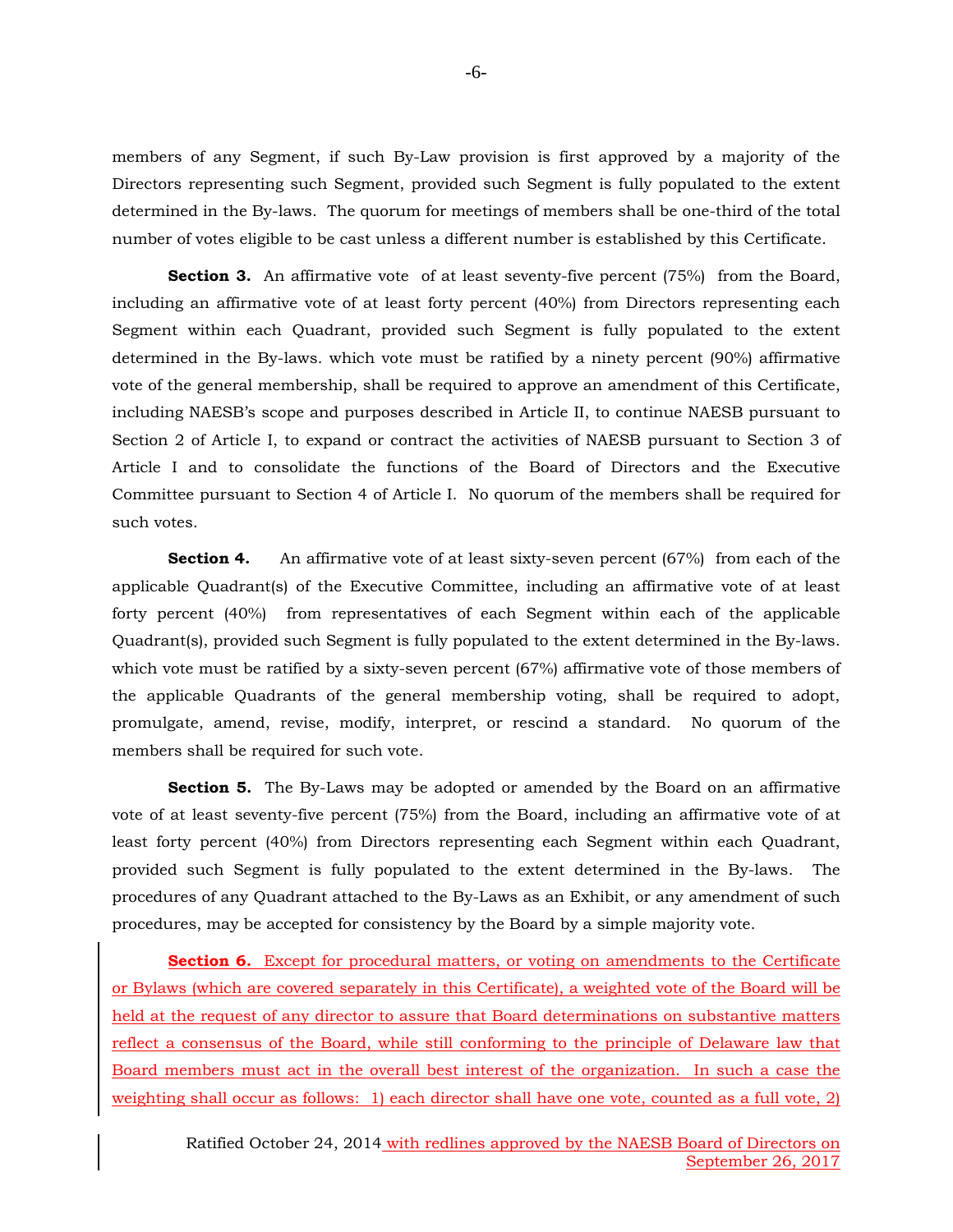irrespective of the number of directors represented by members elected from a given quadrant, each quadrant shall be deemed to have an equal percentage of the vote represented by the number of quadrants divided by 100. Thus, if there are four quadrants, member votes from each quadrant vote shall not exceed 25% of the total; if there are three quadrants, member votes from each quadrant vote shall not exceed 33 1/3% of the total, 3) when the votes are counted, any proposal that receives a combined total of more than 50% of all of the votes cast, after such weighting, shall be deemed to have passed."

### **Article VI**

#### **Meetings**

**Section 1.** The Board of Directors and Executive Committee shall meet as often as necessary to consider matters within their respective responsibilities. Notice of such meetings, which shall be appropriate under the circumstances and comply with all applicable statutory requirements, shall be given.

**Section 2.** The Board of Directors shall instruct the Executive Director to call such meetings of the general membership of NAESB as are required by statute or are necessary to transact the business of NAESB. Meetings of NAESB may also be called by a majority of the members of NAESB or by a majority of the members of the Board of Directors. Between meetings of NAESB, votes of the membership may be taken by written ballot.

**Section 3.** Written notice of the annual meeting of NAESB shall be given in such manner as is prescribed by Statute, but not less than ten (10) nor more than sixty (60) days prior to the date of the annual meeting. Notice of other meetings shall be given in a manner as may reasonably permit attendance at such meeting, but in any event in a time and manner sufficient to satisfy any statutory requirements.

## **Article VII**

#### **Funding**

**Section 1.** The funds necessary to conduct the business of NAESB shall be determined by the NAESB Board of Directors. The NAESB Board of Directors shall determine the amount of the membership fee to be assessed to each member on the year prior to its assessment, provided that except for promotional dues, the dues shall be the same for all voting members. NAESB may elect to receive funds from non-dues sources to the extent authorized by the Board